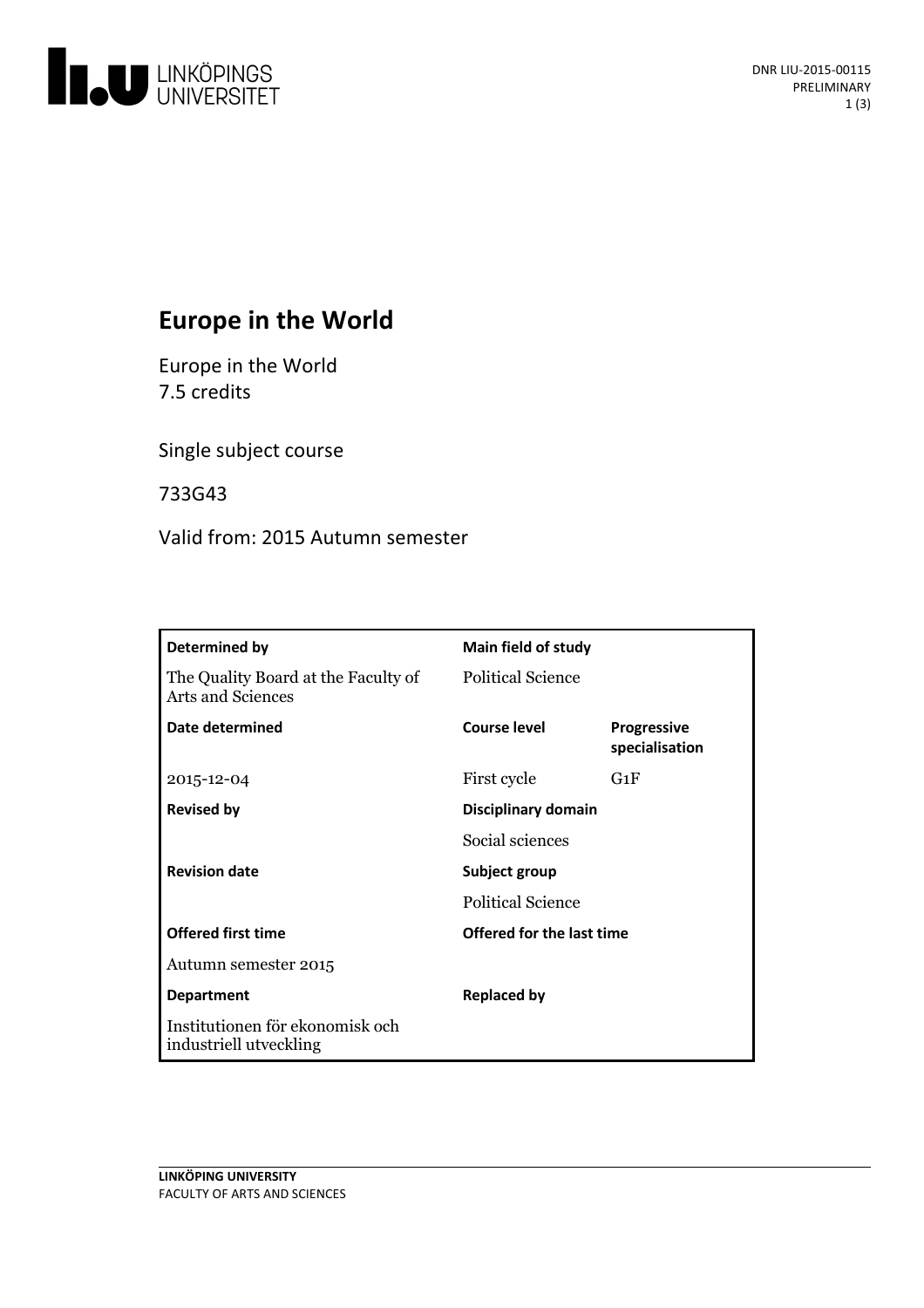### Entry requirements

- <sup>60</sup> ECTS credits passed in relevant subjects, e.g. politics, economics, law, history, where at least <sup>30</sup> ECTS credits in politics
- English corresponding to the level of English in Swedish upper secondary education (Engelska 6) Exemption from Swedish

### Intended learning outcomes

After completion of the course the student should be able to;

- describe and compare the development of Europe and the future as a global player from a historical, economic and political perspective
- analyze key issues regarding the role of Europe in the world and present and discuss perspectives, conceps and theories.

### Course content

This course deals with the relations between Europe (and the European Union) and the rest of the world. The course gives an overview and understanding of Europe's role in the world, past and present. European nations have influenced other nations and peoples as a result of political and economic relations and through the organisation of the diplomatic system. The course covers topics, such as, nationalism, colonialism and imperialism, the organisation of international political, diplomatic and economic relations.

# Teaching and working methods

This course will be delivered by means of lectures and seminars. Homework and independent study are a necessary complement to the course. Language of instruction: English